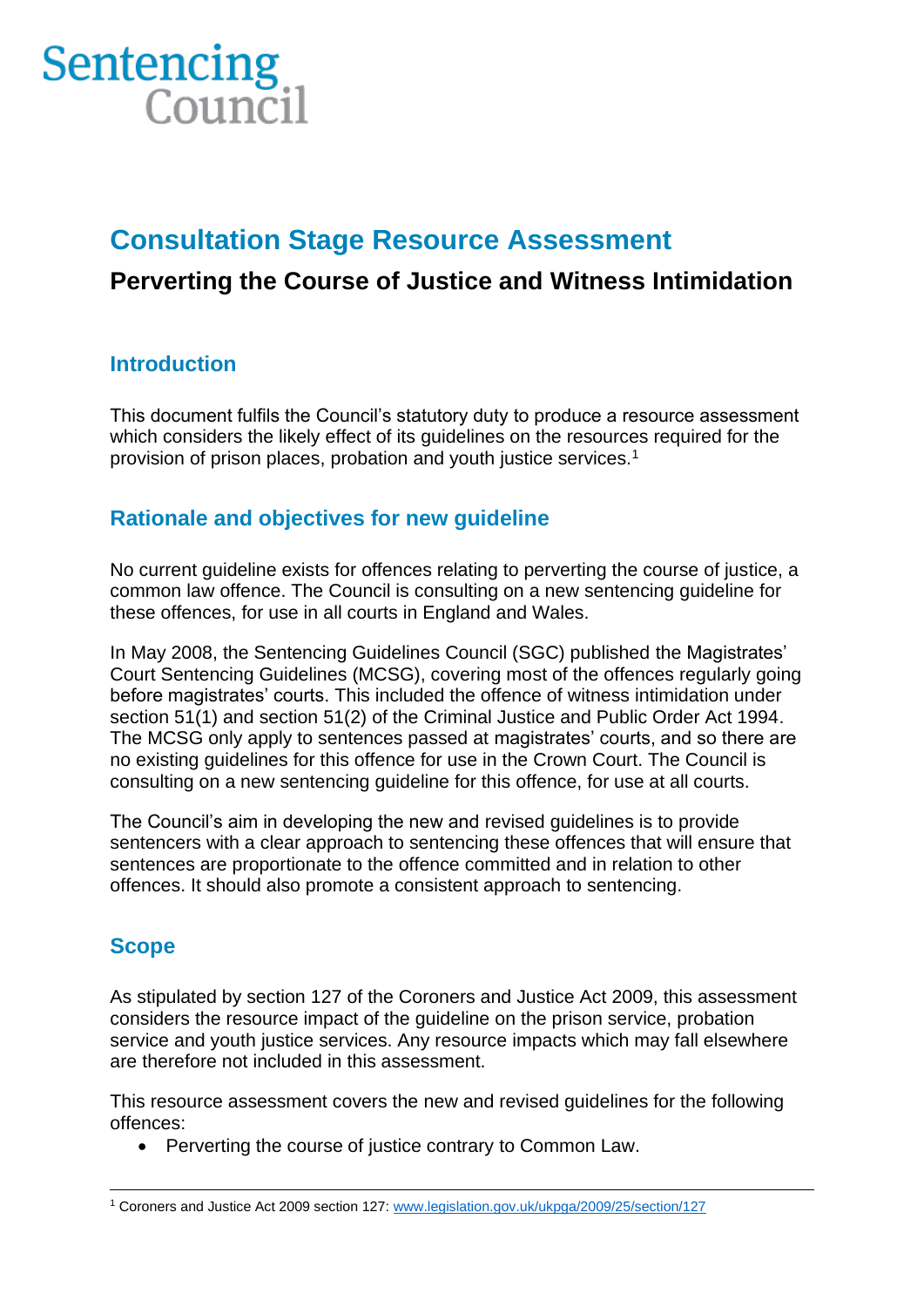• Intimidating a witness contrary to sections 51(1) and 51(2) of the Criminal Justice and Public Order Act 1994.

These guidelines apply to sentencing adults only; they will not directly apply to the sentencing of children and young people.

# **Current sentencing practice**

To ensure that the objectives of the guidelines are realised, and to understand better the potential resource impacts of the guidelines, the Council has carried out analytical and research work in support of them.

The intention is that the new and revised guidelines will encourage consistency of sentencing, especially where no guideline currently exists, and will better reflect current case law.

Knowledge of recent sentencing was required to understand how the new guideline may impact sentences. Sources of evidence have included the analysis of transcripts of Crown Court judges' sentencing remarks for offenders sentenced for perverting the course of justice and witness intimidation, as well as sentencing data from the Court Proceedings Database.<sup>2,3</sup> Knowledge of the sentences and factors used in previous cases, in conjunction with Council members' experience of sentencing, has helped to inform the development of the guidelines.

During the consultation stage, we intend to conduct research with sentencers, to explore whether the draft guidelines will work as anticipated. This research should also provide some further understanding of the potential impact of the guidelines on sentencing practice, and the subsequent effect on prison and probation resources.

Detailed sentencing statistics for the offences covered by the draft guideline have been published on the Sentencing Council website at the following link: [http://www.sentencingcouncil.org.uk/publications/?type=publications&s=&cat=statistic](http://www.sentencingcouncil.org.uk/publications/?type=publications&s=&cat=statistical-bulletin&topic=&year) [al-bulletin&topic=&year.](http://www.sentencingcouncil.org.uk/publications/?type=publications&s=&cat=statistical-bulletin&topic=&year)

## **Perverting the course of justice**

In 2020, around 400 offenders were sentenced for perverting the course of justice and all of these were sentenced at the Crown Court. Around half of these offenders

<sup>&</sup>lt;sup>2</sup> The Court Proceedings Database (CPD), maintained by the Ministry of Justice (MoJ), is the data source for these statistics. The data presented in this resource assessment only include cases where the specified offence was the principal offence committed. When a defendant has been found guilty of two or more offences this is the offence for which the heaviest penalty is imposed. Where the same disposal is imposed for two or more offences, the offence selected is the offence for which the statutory maximum penalty is the most severe. Although the offender will receive a sentence for each of the offences that they are convicted of, it is only the sentence for the principal offence that is presented here. The average custodial sentence lengths presented in this resource assessment are average custodial sentence length values for offenders sentenced to determinate, immediate custodial sentences, after any reduction for guilty plea. Further information about this sentencing data can be found in the accompanying statistical bulletin and tables published here: <http://www.sentencingcouncil.org.uk/publications/?s&cat=statistical-bulletin.>

<sup>&</sup>lt;sup>3</sup> Figures presented for 2020 include the time period since March 2020 in which restrictions were placed on the criminal justice system due to the COVID-19 pandemic. It is therefore possible that these figures may reflect the impact of the pandemic on court processes and prioritisation and the subsequent recovery, rather than a continuation of the longer-term series, so care should be taken when interpreting these figures.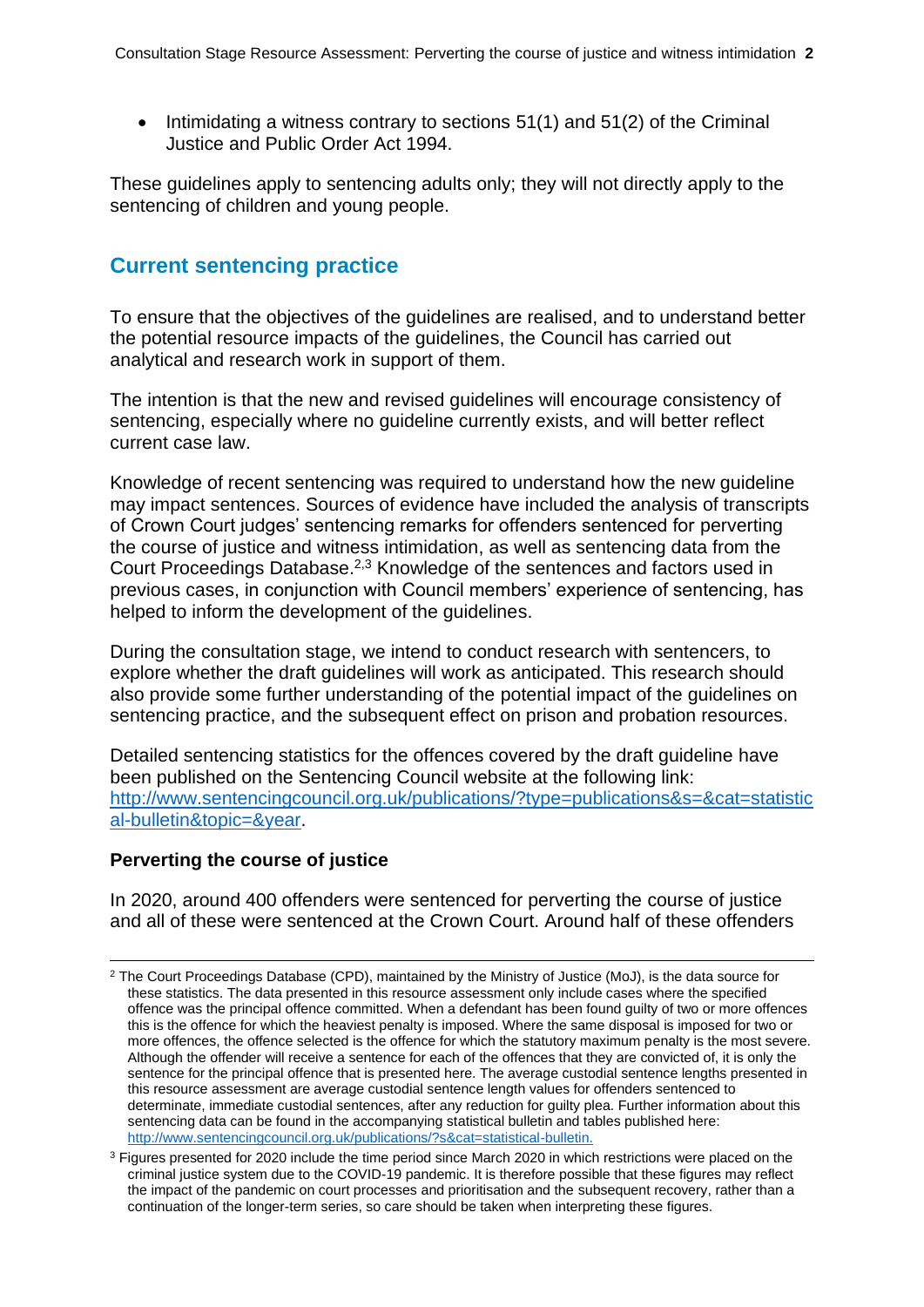<span id="page-2-1"></span><span id="page-2-0"></span>(51 per cent) were sentenced to immediate custody and a further 42 per cent were given a suspended sentence order. Community orders accounted for 4 per cent of sentences and 2 per cent were recorded as otherwise dealt with.<sup>4,5</sup>

Perverting the course of justice is a Common Law offence and, as such, the maximum sentence is life imprisonment. For those receiving immediate custody in 2020, the average (mean) custodial sentence length (ACSL) was 1 year 2 months.

#### **Witness intimidation**

In 2020, around 180 offenders were sentenced for intimidating a witness, with most (63 per cent) sentenced to immediate custody. A further 26 per cent received a suspended sentence, 7 per cent received a community order, 1 per cent received a fine and 2 per cent were recorded as otherwise dealt with.<sup>[4](#page-2-0)[,5](#page-2-1)</sup>

The statutory maximum sentence for witness intimidation is 5 years' custody and in 2020, the ACSL for this offence was 11 months.

## **Key assumptions**

To estimate the resource effect of a new guideline, an assessment is required of how it will affect aggregate sentencing behaviour. This assessment is based on the objectives of the new guideline and draws upon analytical and research work undertaken during guideline development. However, some assumptions must be made, in part because it is not possible precisely to foresee how sentencers' behaviour may be affected across the full range of sentencing scenarios. Any estimates of the impact of the new guideline are therefore subject to a substantial degree of uncertainty.

Historical data on changes in sentencing practice following the publication of guidelines can help inform these assumptions, but since each guideline is different, there is no strong evidence base on which to ground assumptions about behavioural change. In addition, for low volume offences, and those which have only recently been created, there are limited data available. The assumptions thus have to be based on careful analysis of how current sentencing practice corresponds to the guideline ranges presented in the proposed new guideline, and an assessment of the effects of changes to the wording of the guideline where a previous guideline existed.

The resource impact of the draft guidelines is measured in terms of the changes in sentencing practice that are expected to occur as a result of them. Any future changes in sentencing practice which are unrelated to the publication of the draft guidelines are therefore not included in the estimates.

In developing sentence levels for the new guidelines, existing guidance and data on current sentence levels has been considered. While data exists on the number of offenders and the sentences imposed, assumptions have been made about how

<sup>4</sup> The category 'Otherwise dealt with' covers miscellaneous disposals. Please note that due to a data issue currently under investigation, there are a number of cases which are incorrectly categorised in the Court Proceedings Database (CPD) as 'Otherwise dealt with'. Therefore, these volumes and proportions should be treated with caution.

<sup>5</sup> Percentages may not sum to 100 per cent due to rounding.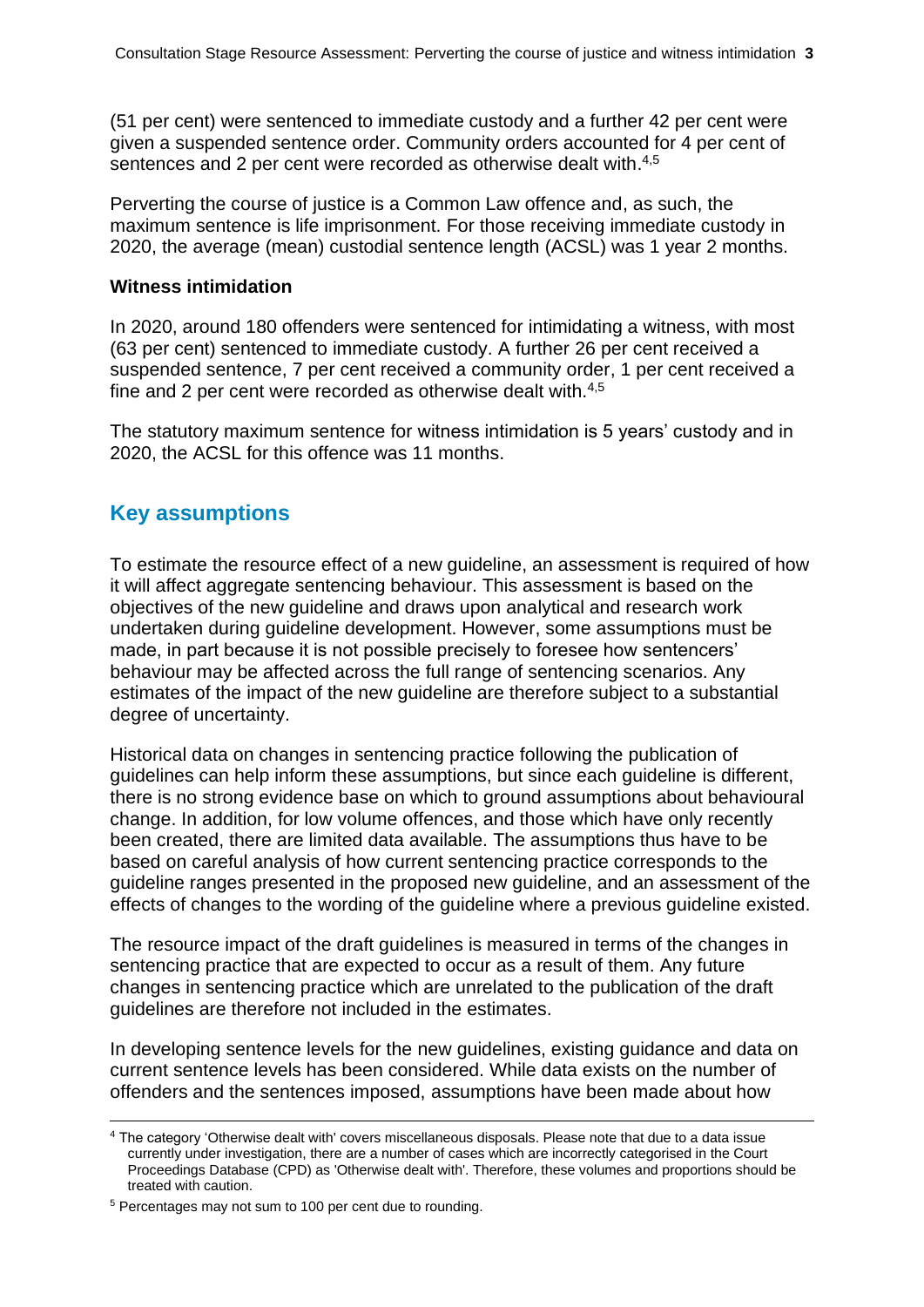current cases would be categorised across the levels of culpability and harm proposed in the draft guidelines using relevant transcripts, due to a lack of data available regarding the seriousness of current cases. As a consequence, it is difficult to ascertain how sentence levels may change under the draft guideline.

It therefore remains difficult to estimate with any precision the impact the guidelines may have on prison and probation resources. To support the development of the new guidelines, and to mitigate the risk of the changes having an unintended impact, research will be undertaken with sentencers during the consultation period, utilising different scenarios. Along with consultation responses, this should hopefully provide more information on which to base the final resource assessment accompanying the definitive guidelines.

# **Resource impacts**

This section should be read in conjunction with the draft guideline available at: [http://www.sentencingcouncil.org.uk/consultations/.](http://www.sentencingcouncil.org.uk/consultations/)

## **Overall impacts**

The expected impact of each guideline is provided in detail below.

For both perverting the course of justice and witness intimidation offences, it is difficult to estimate the impact of the draft guidelines. However, it is anticipated that the new guidelines will improve consistency of sentencing for these offences, but not lead to any notable changes in sentencing severity.

## **Perverting the course of justice**

There is currently no guideline for perverting the course of justice and the proposed guideline has three levels of culpability and three levels of harm. This leads to nine offence categories with sentences ranging from a community order to seven years' custody. The Council's intention with the new guideline is not to change sentencing practice and, as such, sentencing ranges have been set with current sentencing practice in mind.

Perverting the course of justice is an indictable only offence and as such all offenders are sentenced at the Crown Court. Analysis of a sample of Crown Court judges' sentencing remarks<sup>6</sup> has been undertaken to understand the possible effects of the guideline on sentencing practice. However, it should be noted that these types of cases vary as there are a number of different underlying offences for which an offender could be sentenced for perverting the course of justice. The sample of transcripts analysed covers a range of these underlying offences and as such offers some insight into the circumstances of the cases and the reasoning behind the sentence given. However, it is not possible to obtain information on all relevant underlying offences and for those cases for which we do have transcripts, they do not always provide all the information needed to accurately assess the seriousness and

<sup>6</sup> A total of 27 transcripts of Crown Court sentencing remarks for perverting the course of justice from 2015, 2016 and 2017 were analysed to assess the impact this guideline may have on prison and probation services.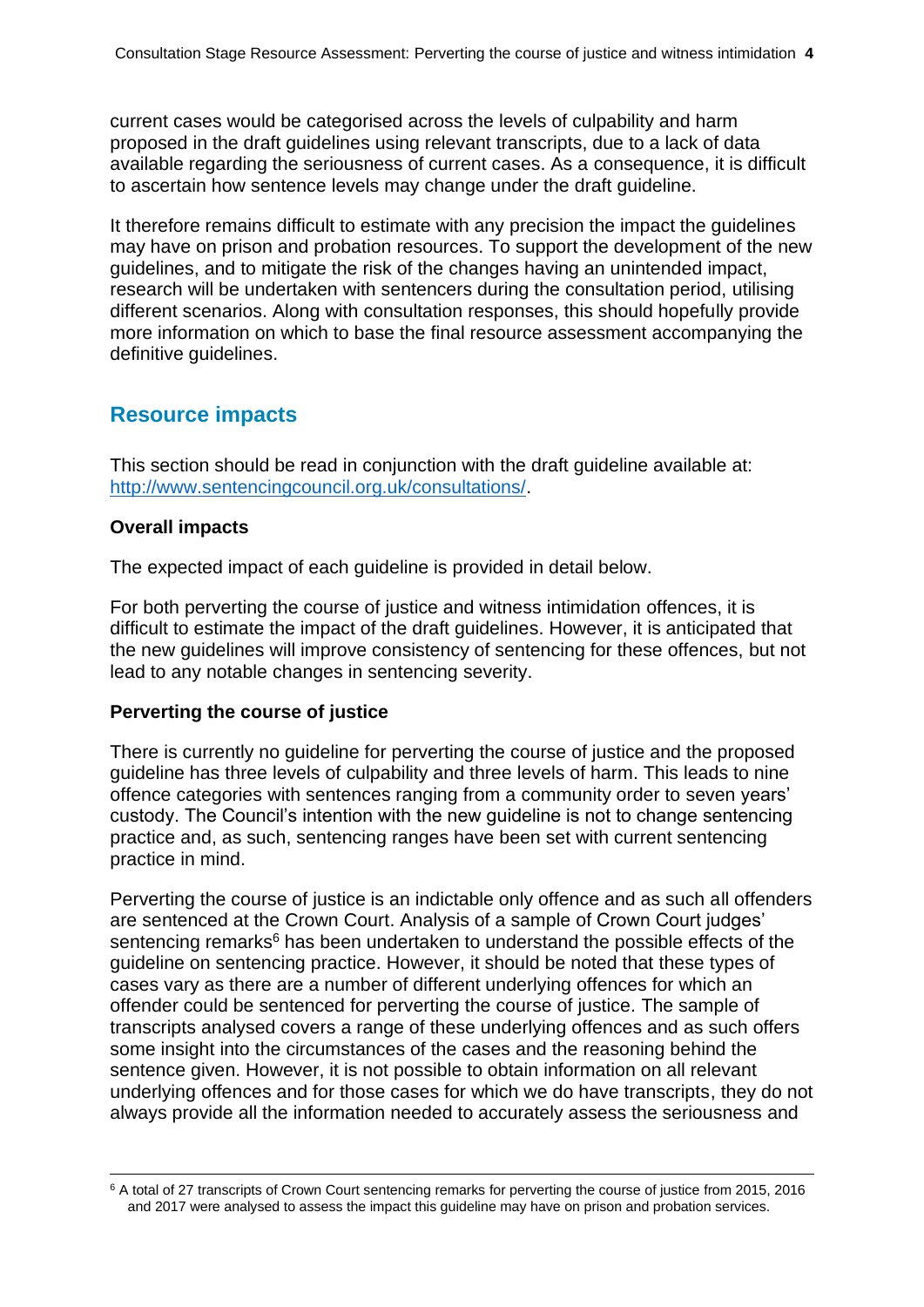nature of the offence, as this can often vary from case to case. Therefore, findings presented in the resource assessment should be treated as indicative only.

Case law suggests that offences of perverting the course of justice often warrant a custodial sentence but that these do not always need to be long custodial sentences.<sup>7</sup> Only one sentence range in the guideline has a non-custodial sentence outcome (category C3) and the analysis suggests that very few cases would fall into this category (none of the transcripts in the sample analysed). This is in line with current sentencing practice that shows that fewer than 10 per cent of offenders received a non-custodial sentence in 2020.

The analysis also suggested that sentences using the draft guideline are broadly in line with the outcomes given by sentencers prior to the guideline. It suggested that the sentence types would remain similar under the new guideline; for example, offenders currently receiving a suspended sentence order would continue to do so, as would offenders currently receiving a sentence of immediate custody. The analysis did suggest that the small number of offenders currently receiving a noncustodial sentence (fines or community orders) may receive a short custodial sentence instead, under the new quideline.<sup>8</sup> However, current sentencing practice indicates that non-custodial sentences account for fewer than five per cent of sentences each year and so these would likely be eligible for suspension.<sup>9</sup> Therefore, it is anticipated that there will be limited impact on prison and probation resources.

The analysis further suggested that the sentence lengths for immediate custody given for these offences would remain broadly similar under the new draft guideline and that there would be limited need for additional prison places. However, further research will be conducted during the consultation stage to estimate the potential resource impact of the guideline and to understand how the guideline will be applied in practice.

## **Witness intimidation**

The existing MCSG guideline for witness intimidation contains three categories of seriousness reflecting the 'nature of activity'. The new draft guideline adopts the Sentencing Council's standard stepped approach and applies to all courts. It is based on three levels of harm and three levels of culpability. The sentencing ranges have been set with current sentencing practice in mind, with a sentencing table ranging from a community order to four years' custody.

Most offenders sentenced for offences of witness intimidation are sentenced at the Crown Court (73 per cent in 2020) and analysis of a sample of Crown Court judges' sentencing remarks<sup>10</sup> has been undertaken to understand the possible effects of the guideline on sentencing practice. As with perverting the course of justice, it is

<sup>7</sup> *Abdulwahab* [2018] EWCA Crim 1399.

<sup>&</sup>lt;sup>8</sup> Very few transcripts were analysed for those sentenced to fines or community orders, however, all those that were included in the analysis, saw the sentence increased to custodial sentence. Therefore, this estimate provides an indication of the movement of sentences in relation to these cases.

<sup>&</sup>lt;sup>9</sup> Sentencers are able to suspend sentences of between 14 days and two years.

 $10$  A total of 18 transcripts of Crown Court sentencing remarks for witness intimidation from 2015, 2017 and 2020 were analysed to assess the impact this guideline may have on prison and probation services.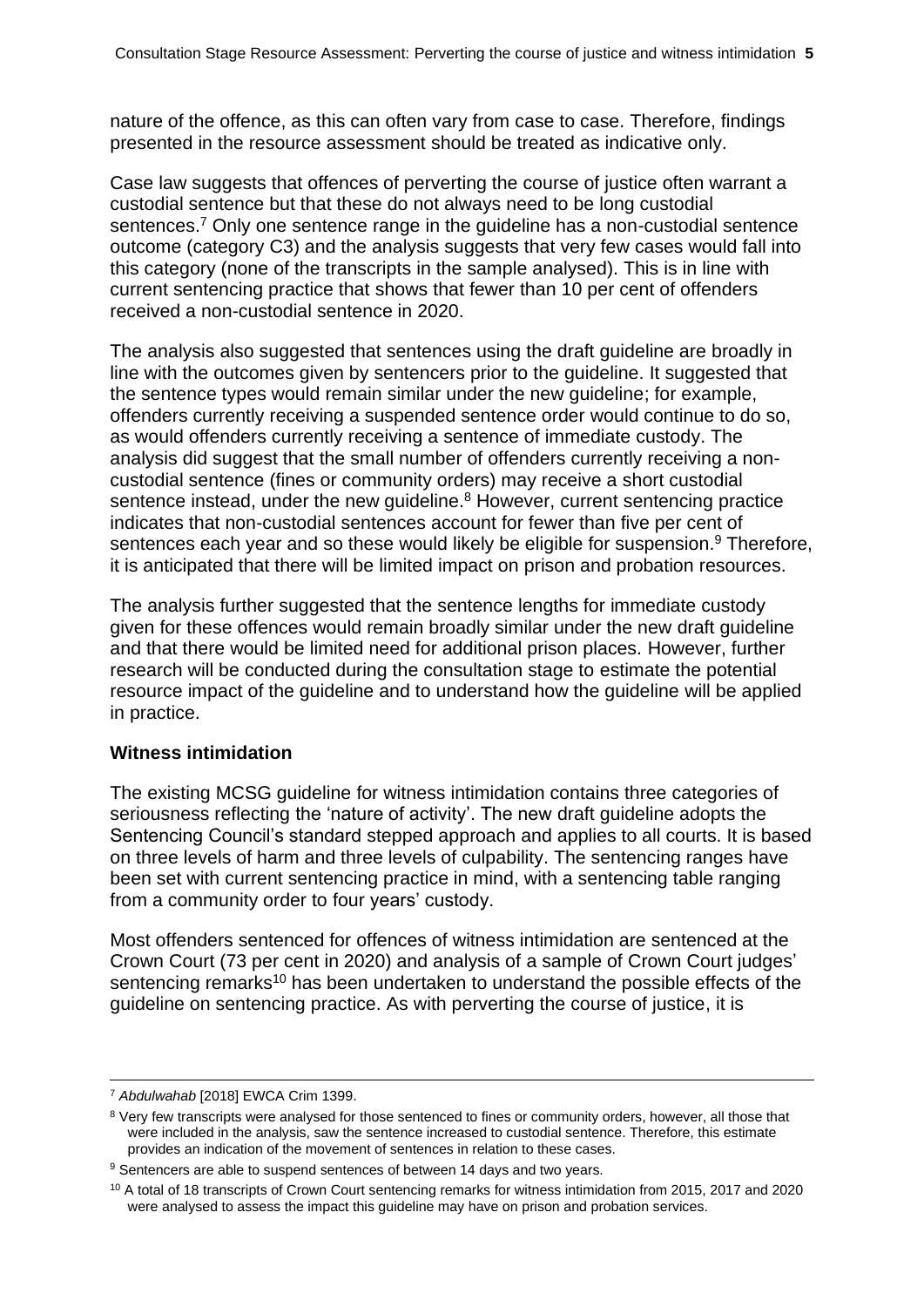anticipated that the sentencing levels will remain relatively stable under the new guideline.

The analysis also suggested that the sentence outcomes for witness intimidation would remain generally the same under the new draft guideline; for example, offenders currently receiving a suspended sentence order would continue to do so. There was some variation in the lengths of sentences given but, overall, it is anticipated that the lengths of sentences received by offenders sentenced to immediate custody will remain broadly stable. As such, it is anticipated that any impact the guideline has on prison or probation resources would be limited. However, further research will be conducted during the consultation stage to estimate the potential resource impact of the guideline and to understand how the guideline would be applied in practice.

# **Risks**

## **Risk 1: The Council's assessment of current sentencing practice is inaccurate**

An important input into developing sentencing guidelines is an assessment of current sentencing practice. The Council uses this assessment as a basis to consider whether current sentencing levels are appropriate or whether any changes should be made. Inaccuracies in the Council's assessment could cause unintended changes in sentencing practice when the new guidelines comes into effect.

This risk is mitigated by information that is gathered by the Council as part of the guideline development and consultation phase. This includes providing case scenarios as part of the consultation exercise which are intended to test whether the guidelines have the intended effect and inviting views on the guidelines. However, there are limitations on the number of factual scenarios which can be explored, so the risk cannot be fully eliminated. Transcripts of judges' sentencing remarks have provided a more detailed picture of current sentencing practice for these offences which has formed a large part of the evidence base on which the resource impacts have been assessed. However, it should be noted that due to the limited information within the transcripts and the case-specific nature of these offences, the findings of the resource assessment should only be interpreted as indicative of any resource impacts.

## **Risk 2: Sentencers do not interpret the new guidelines as intended**

If sentencers do not interpret the guidelines as intended, this could cause a change in the average severity of sentencing, with associated resource effects.

The Council takes a number of precautions in issuing new guidelines to try to ensure that sentencers interpret them as intended. For the new draft guidelines, sentencing ranges have been decided on by considering sentence ranges in the MCSG witness intimation guideline, in conjunction with sentencing data and Council members' experience of sentencing. Transcripts of sentencing remarks of relevant perverting the course of justice and witness intimidation cases have been studied to gain a greater understanding of current sentencing practice and to ensure that the guidelines are developed with current sentencing practice in mind. Research with sentencers due to be carried out during the consultation period should also enable